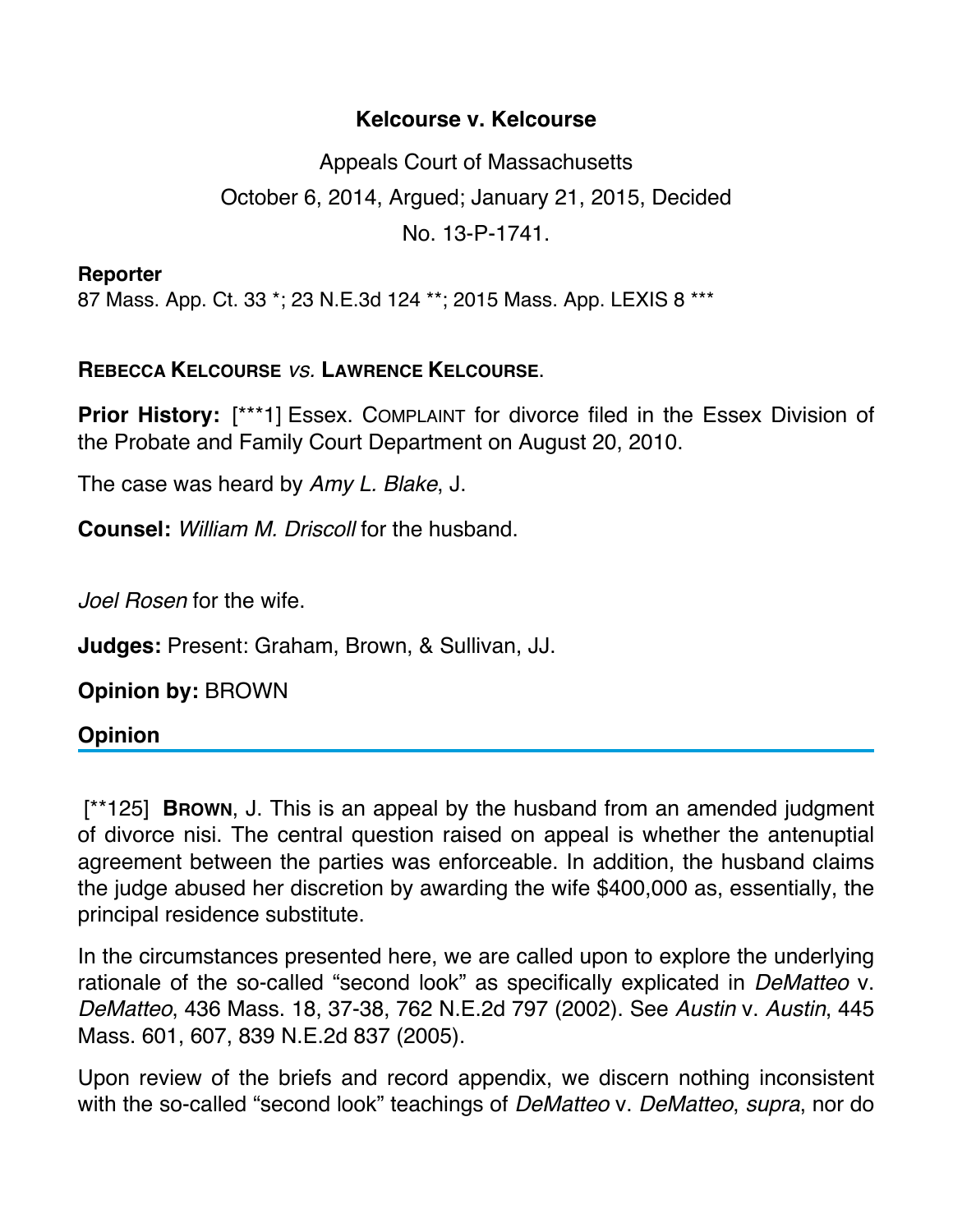we think the Probate and Family Court judge abused her discretion or otherwise committed an error of law.

[\*34] 1. *Background*. The husband and the wife were married on July 6, 1991. At the time [\*\*\*2] of the marriage, the husband was in his forties and owned and operated a business, Larry's Marina, Inc.; the wife was in her mid-twenties, pregnant with the parties' second child, and a homemaker. Prior to the marriage, the parties lived together for five years in a residence located at the marina. The marina residence contained three bedrooms and was situated on the water. This was the husband's second marriage and the wife's first. The husband's first marriage ended by divorce.

In mid-1990, the husband informed the wife that he wanted to execute an antenuptial agreement to protect his existing assets. In the spring of 1991, the husband [\*\*126] notified the wife that he no longer wanted to live at the marina; the parties moved to Amesbury and rented a residence there. The husband promised the wife that the rental would be temporary. The parties executed the antenuptial agreement on July 2, 1991, four days prior to their wedding. They each were represented by independent counsel when negotiating the agreement.

The antenuptial agreement waived the husband's and the wife's interest in all premarital property separately owned by the other spouse. The wife owned no appreciable assets at the time [\*\*\*3] the agreement was executed. The agreement provided that a principal residence, if purchased during the course of the marriage, would be deemed the wife's separate property irrespective of how title was held. The agreement left the issue of spousal support open and no waiver of same was contained in the agreement.

The parties remained married for nearly twenty years. In 2005, after the parties had rented the residence in Amesbury for about fifteen years, the landlord decided to sell the property. The parties engaged an inspector who determined that the house was substandard and needed an estimated \$80,000 to \$100,000 in repairs. The husband promised the wife that he would secure funding to make the repairs. In 2006, anticipating repairs, the wife acquiesced, and the parties purchased the home for \$320,000, a discounted price. Repairs were never made to the home, and in 2010, the parties separated; the husband moved to the marina. The marina residence, inclusive of Larry's Marina, was valued at \$1.7 million and was not encumbered by a mortgage. The residence in Amesbury was encumbered by a \$256,000 mortgage and had deteriorated further. It contained boarded-up windows, chipped paint, [\*\*\*4] hanging utility wires, and black mold, and was rodent infested. By August, 2011, there had been a further reduction in [\*35] the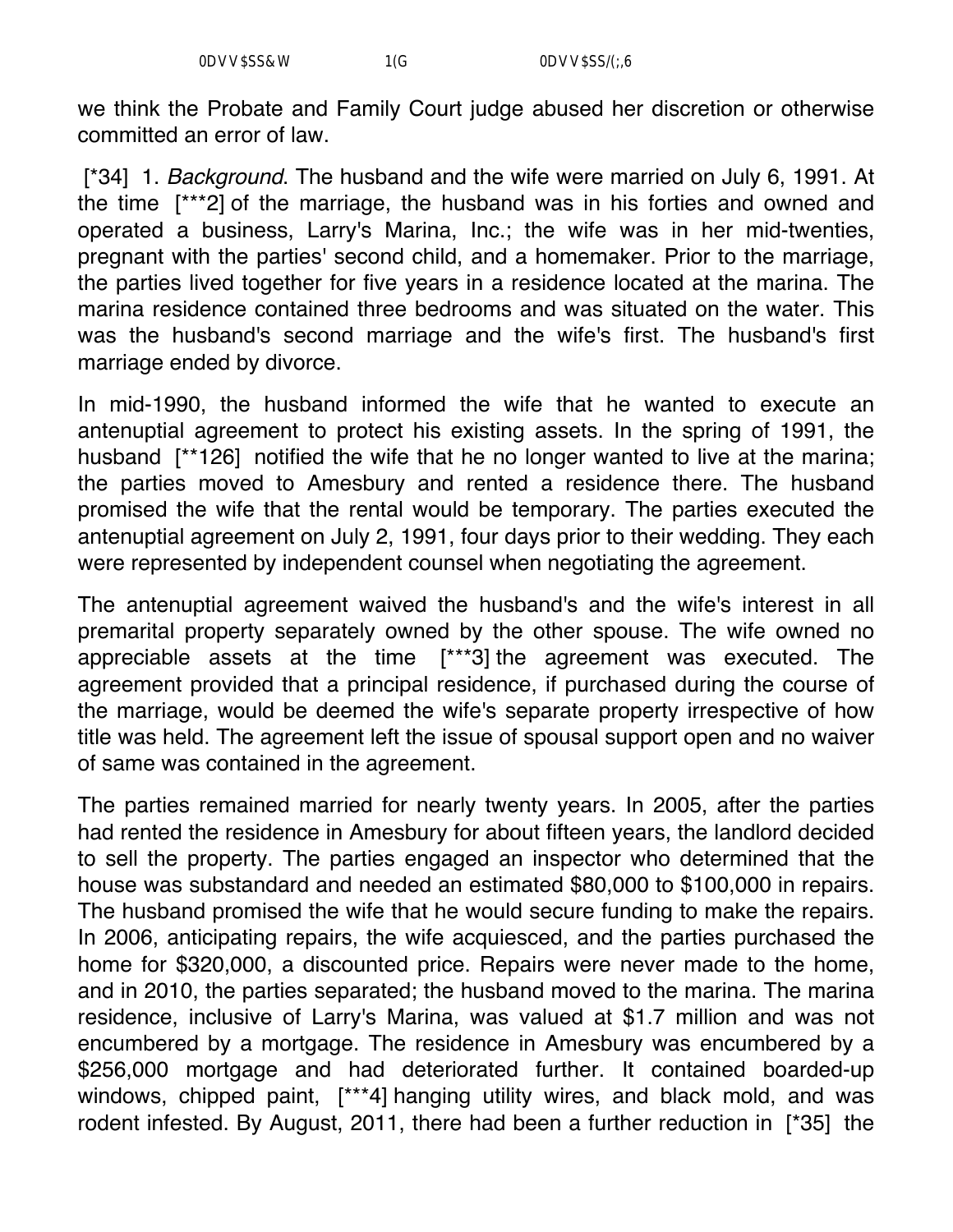property value of the residence<sup>1</sup> and in December, 2011, it was estimated that repairs in an amount around \$300,000 needed to be completed. Three children were ultimately born to the parties.<sup>2</sup>

2. *The agreement*. An antenuptial agreement is enforceable if it was valid when executed, and is conscionable at the time of divorce. See *DeMatteo* v. *DeMatteo*, *supra* at 26-38.3 A "second look" at the agreement during divorce proceedings ensures that it "has the same vitality at the time of the divorce that the parties intended at the time of [the agreement's] execution." *Id*. at 37. A prenuptial agreement will not be enforced if enforcement, "due to circumstances occurring during the course of the marriage, … would leave the contesting spouse 'without sufficient property, maintenance, or appropriate employment to support' herself." *Ibid.*, quoting from 1 H.H. Clark, Jr., Domestic Relations in the United States § 1.9 (2d ed. 1987). The [\*\*\*5] Probate and Family Court judge found that the prenuptial agreement was valid when entered into by the parties, but upon taking a second look, the judge found that it could not be enforced.<sup>4</sup> She determined that the purchase of the principal [\*\*127] residence and its subsequent neglect constituted a change in circumstance beyond what the parties contemplated when they executed the agreement, and that enforcement of the agreement would be unconscionable.

The record contains sufficient evidence to support the judge's determination. Crucial to this finding is that enforcement of the agreement would, as the judge noted, leave the wife "a house with negative equity,<sup>5</sup> with documented structural issues, with documented code violations, and with needed repairs and/or renovations approximated to be upwards of \$300,000."

If the agreement is enforced, the wife, who makes \$300 per week, would be left without sufficient property and appropriate [\*36] employment to support herself.<sup>6</sup>

<sup>1</sup> In August, 2011, the home was appraised at \$190,000, approximately \$66,000 less than the current mortgage.

<sup>2</sup> Child support is not at issue here.

<sup>&</sup>lt;sup>3</sup> The judge stated in her findings that the validity of the antenuptial agreement was governed by the principles set forth in *DeMatteo*.

<sup>4</sup> The parties are not contesting the agreement's fairness and reasonableness at the time of execution.

<sup>5</sup> The husband asserts, among other things, that the former marital home has a "positive equity" of \$62,000. The provisions of the agreement on which the husband [\*\*\*6] relies in making his claim are not a model of clarity and, in all events, the husband's position does not appear, on the papers before us, to have been pressed below.

<sup>&</sup>lt;sup>6</sup> That the wife was also awarded \$1,352 per week as alimony, an award that is to terminate upon the first to occur of certain contingencies, including the husband's attainment of full Social Security retirement age as defined by G. L. c. 208, § 48 (at the time of trial the husband was sixty-five years old), see G. L. c. 208, § 49(*f*), would not, in the circumstances presented, lead us to a different conclusion.